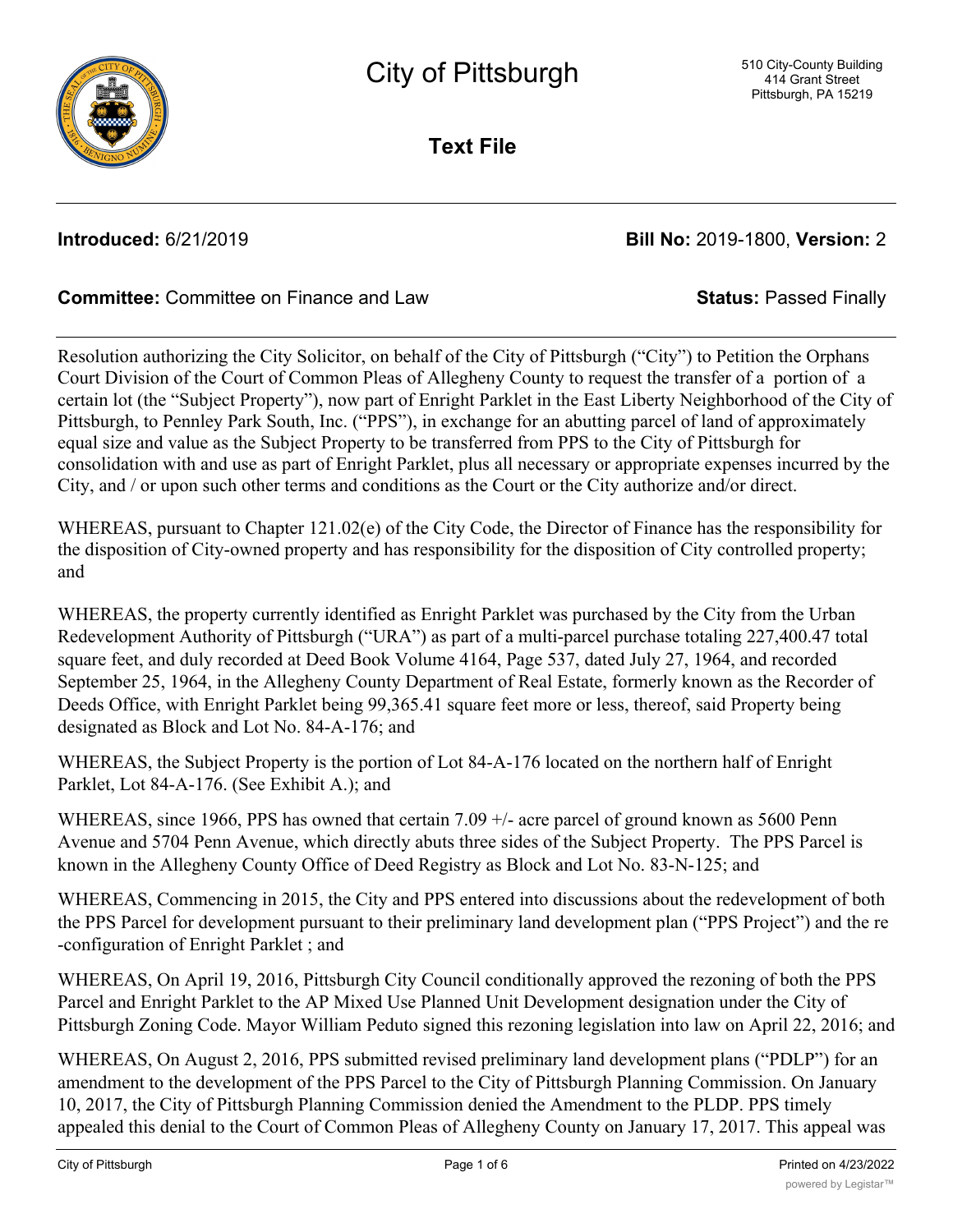# **Committee:** Committee on Finance and Law **Status:** Passed Finally

### docketed at Case No. SA-17-50; and

WHEREAS, On October 27, 2017, after approximately five (5) months of special mediation supervised by William Pietragallo, Esq., the City of Pittsburgh, various community groups and individuals (collectively, the "Intervenors"), and PPS finalized a settlement for the development of the PPS Parcel and the reconfiguration and redevelopment of Enright Parklet and memorialized the same into a "Consent Order of Court"; and

WHEREAS, pursuant to the Consent Order of Court, the City and PPS agreed to pursue the appropriate land swaps and conveyances in order to accomplish the re-configuration of Enright Parklet; and

WHEREAS, pursuant to the Consent Order of Court, up to \$1,000,000 of the PPS Transit Revitalization Investment District ("TRID") funding shall be deposited into the Enright Park Improvement Account ("EPIA"); and

WHEREAS, pursuant to the Consent Order of Court, the City, the Intervenors and PPS agreed that the reconfigured Enright Parklet shall be at least 2.28 acres; and

WHEREAS, pursuant to the clarification issued by Judge James on May 29, 2019, the 2.28 Acres shall be comprised of 2.201 acres of dedicated parkland and .178 acres to remain as public right-of-way for access to the park, totaling 2.379 acres; and

WHEREAS, PPS agreed to convey approximately 48,701 contiguous square feet, of Parcel No. 83-N-125, in a rough graded condition, to the City to consolidate into Enright Parklet and to facilitate the creation of a new, reconfigured Enright Parklet. (Exhibit B and Exhibit C); and

WHEREAS, approximately 7758 square feet, of the current Eva St. right-of-way will serve as public right-ofway with access to the reconfigured Enright Parklet. (See Exhibit D.); and

WHEREAS, in return for the PPS conveyance from Parcel No. 83-N-125, the City agreed to seek to convey approximately 55,443 square feet of Enright Parklet, previously identified as the Subject Property (Exhibit A and Exhibit C), to PPS to consolidate into Parcel No. 83-N-125 in order to facilitate the development of the PPS Project; and

WHEREAS, PPS will grant a public easement in approximately 25,242 square feet of property abutting the northern border of the reconfigured Enright Park to use as a reconfigured Eva St. (See Exhibit E.); and

WHEREAS, PPS will grant a public easement in approximately 14,788 square feet property running from the northern edge of the reconfigured Eva St. to the southern edge of Penn Avenue to use as a reconfigured South St. Clair St. (See Exhibit F.); and

WHEREAS, the City is now seeking City Council permission to petition for court-approval to transfer said portion of Enright Parklet identified as the Subject Property to PPS in compliance with applicable law including 53 P.S. § 3381 et seq; and

WHEREAS, City Council has made the necessary findings below to authorize such petition and any courtapproved transfer to move forward.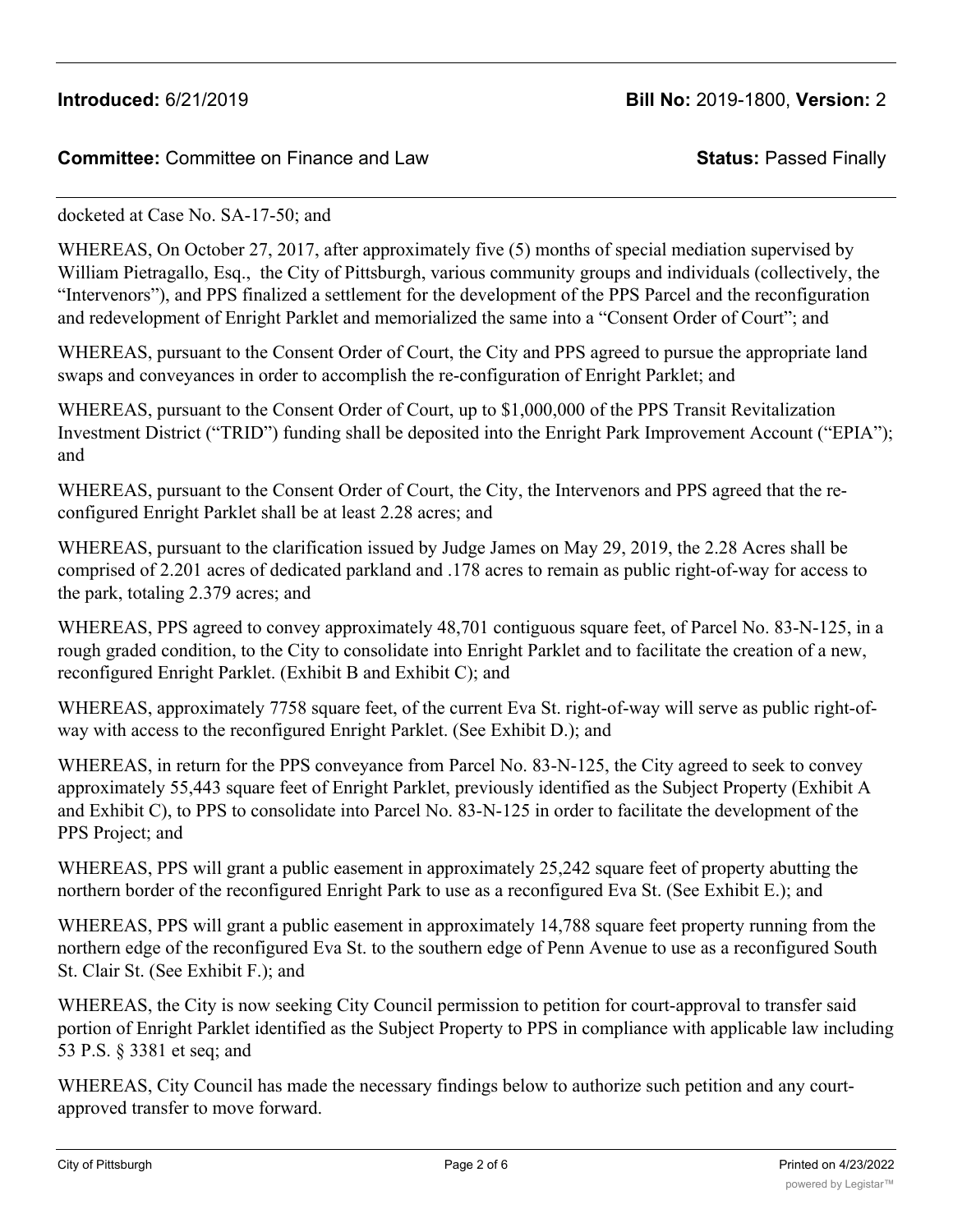**Committee:** Committee on Finance and Law **Status:** Passed Finally

Be it resolved by the Council of the City of Pittsburgh as follows:

Section 1.

A. After careful consideration, this Council hereby finds:

1) Upon completion, the reconfigured Enright Parklet, currently at approximately 2.28 acres, will contain approximately 2.201 acres. The Eva St. access public right-of-way to the park will contain approximately .178 acres, bringing the combined total to 2.379 acres. (See Exhibit D and Exhibit G.); and

2) The Subject Property portion of Enright Parklet currently contains a play area of approximately 3,600 square feet in total. In addition to the play area, the Subject Property offers approximately 10 benches, a small spray park, a drinking fountain and one of the 2 Enright Park basketball courts for public use. The Subject Property does not contain any type of pavilion or shelter to provide shade and rain protection. The Subject Property does not contain nighttime lighting for the play area and access pathways; and

3) The Subject Property also has limited lighting around the basketball court. Due to the location, age and design of the lighting, there is measurable light pollution for the abutting neighborhood; and

4) The Subject Property contains obsolete play equipment and wire fencing, minimal signage, and lacks a formally identified access point to the play area; and

5) Without the assistance of the PPS TRID funds designated in the EPIA, it is estimated that it would require two to three fiscal years for the City to designate appropriate funding to adequately outfit the Subject Property, if such funding was available; and

6) Enright Parklet, including the Subject Property area, is only accessible and visible from two neighborhood side streets on the south side of park, limiting the access and placing an impracticable traffic burden on the abutting neighborhood. There is currently no formally identified entryway for the Park and Subject Property. Additionally, there is no legal access to Enright Parklet from the North, East and West sides of Enright Parklet. Current emergency vehicle access is limited to a small portion of the southerly side of Enright Parklet; and

7) If Enright Parklet remains in its current configuration, the proposed construction of the abutting PPS property will surround the Subject Property on three sides. The proposed construction will contain structures approximately 150 feet in height, which would directly abut the Subject Property and Enright Parklet would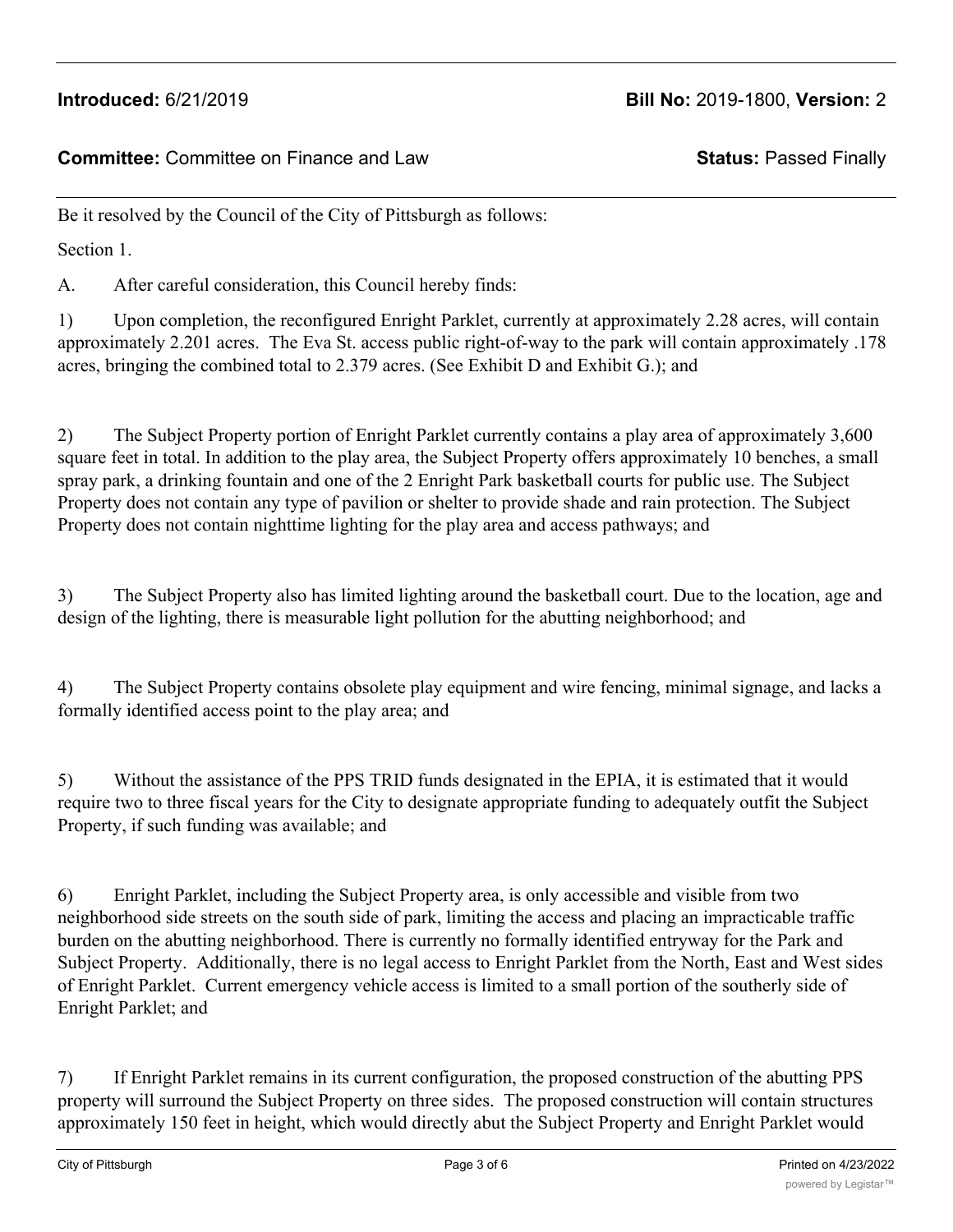# **Introduced:** 6/21/2019 **Bill No:** 2019-1800, **Version:** 2

### **Committee:** Committee on Finance and Law **Status:** Passed Finally

continue to lack legal access to the Subject Property from the East, West, and North sides. The proposed construction would also significantly reduce natural light at the Subject Property; and

8) The proposed re-configured Enright Parklet will contain a play area of approximately 6,700 square feet. In addition to the expanded play area, the proposed reconfiguration includes a new pavilion with 4 picnic tables, 3 tables for seating/play along Eva Street, 1.5 basketball courts, 130 total linear feet of benches, expanded and modernized spray area, modern Americans with Disabilities Act ("ADA") compliant bi-level drinking fountain, and bike racks; and

9) The proposed re-configured Enright Parklet will feature modernized and targeted lighting to both increase safety at the subject property and reduce light pollution effects on the surrounding community. Two pedestrian-scale pole lights are proposed within the park. The pavilion/shelter is also proposed to have local lighting, as well as targeted lighting along any paths through the park; and

10) The proposed re-configured Enright Parklet will contain new ADA compliant curb cuts, pathways, and surface paving. Five swings are proposed, including an adaptive swing with harness that is ADA compliant. The site furnishings such as a bi-level drinking fountain will increase the accessibility of the park; and

11) The proposed re-configured Enright Parklet will increase safety by updating play equipment, and removing obsolete and uninviting features such as the wire fencing perimeter. Increased signage will help to create formal access points and better connectivity to the park. Appropriate pedestrian scale lighting will be developed to increase safety while being mindful of creating light pollution for surrounding neighbors; and

12) The proposed re-configured Enright Parklet will include legal access points on all four sides of the property (Eva Street on the Northside, Topaz Street on the Southside, S. Euclid Avenue on the Eastside, and Amber Street and Negley Avenue on the Westside) that will serve to increase the accessibility, legal access and visibility of the Subject Property to all of the surrounding neighborhoods; and

13) The proposed re-configured Enright Parklet will also serve to create a connection between Negley Ave and S. Euclid Ave. by extending Eva Street and connecting both avenues. The re-configuration will also allow for the connection of the Subject Property to the reconfigured South St.Clair St, which will in turn connect the Subject Property to Penn Avenue and neighboring Garland Park; and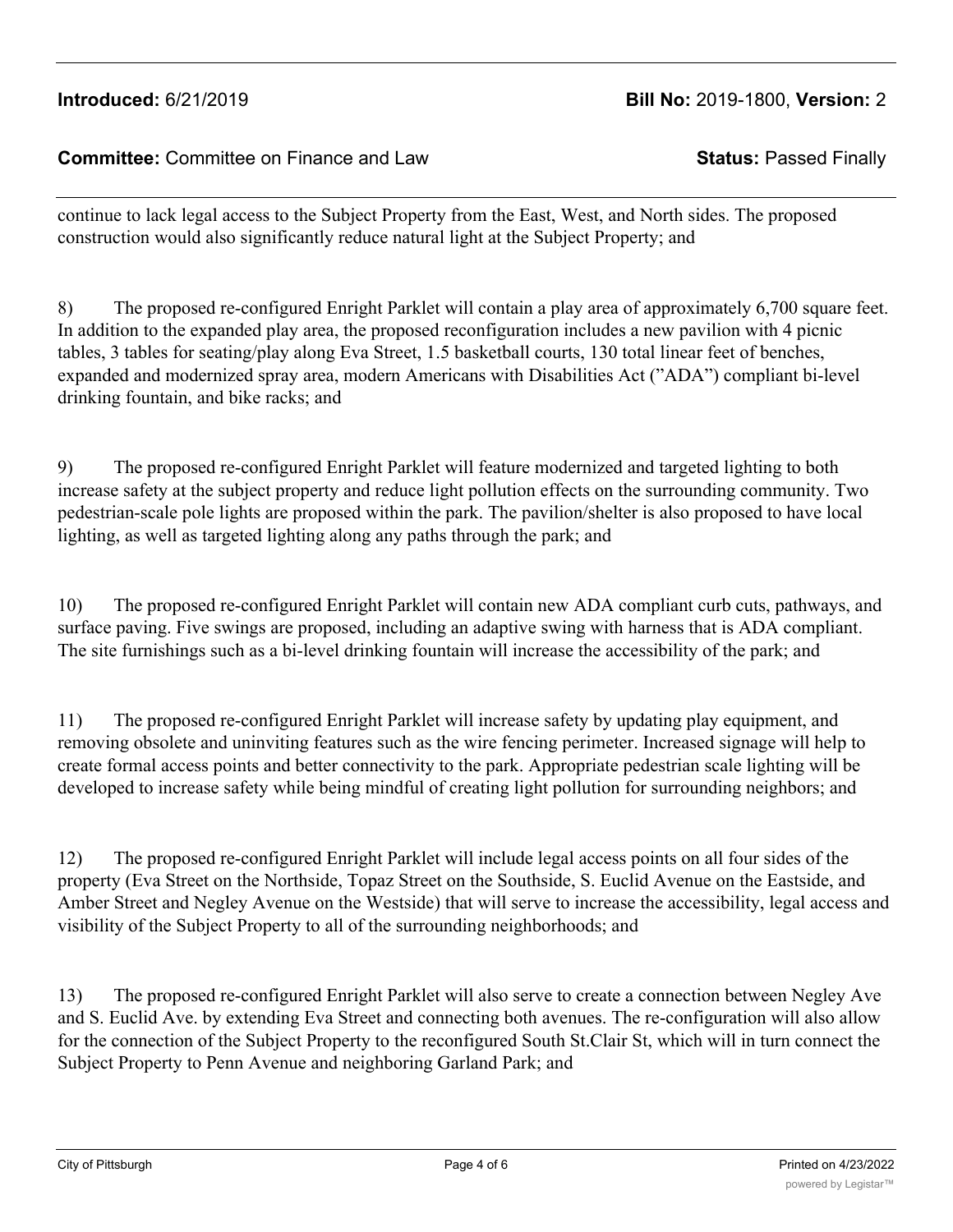# **Introduced:** 6/21/2019 **Bill No:** 2019-1800, **Version:** 2

**Committee:** Committee on Finance and Law **Status:** Passed Finally

14) The proposed re-configured Enright Parklet will be larger and have a broader range of access and amenities to better serve the public interest, including the Friendship, Garfield and East Liberty communities' needs for space for recreational and other outdoor programming and activities.

B. Based on the above, this Council further finds:

1) The continuation of the Subject Property as a park purpose is no longer practicable in its current and future condition because;

a. The Subject Property lacks sufficient play and picnic amenities and legal access to effectively serve the current surrounding communities; and

b. The Subject Property contains obsolete equipment and access areas that limit Enright Park's usefulness to the surrounding community; and

c. The Subject Property creates measurable light pollution for the surrounding community; and

d. The Subject Property is not visible or legally accessible from the major roads in the area, or the communities to the North, East and West, limiting the use of the Subject Property only to residents of the abutting neighborhood to the south; and

e. The Subject Property contains limited access points for emergency vehicles; and

f. The planned construction at the abutting property would continue to surround the Subject Property on three sides, eliminating visibility and legal access from all but the small abutting neighborhood to the South, and severely reducing natural light.

2) Continued use of the Subject Property as parkland does not serve the public's interest particularly given the alternative of the proposed land swap which will provide legal access to all of the surrounding communities. In addition, the proposed land swap will provide a substantial investment for necessary renovation. Even if public funds were to be diverted from other essential services for the purpose of renovating the Subject